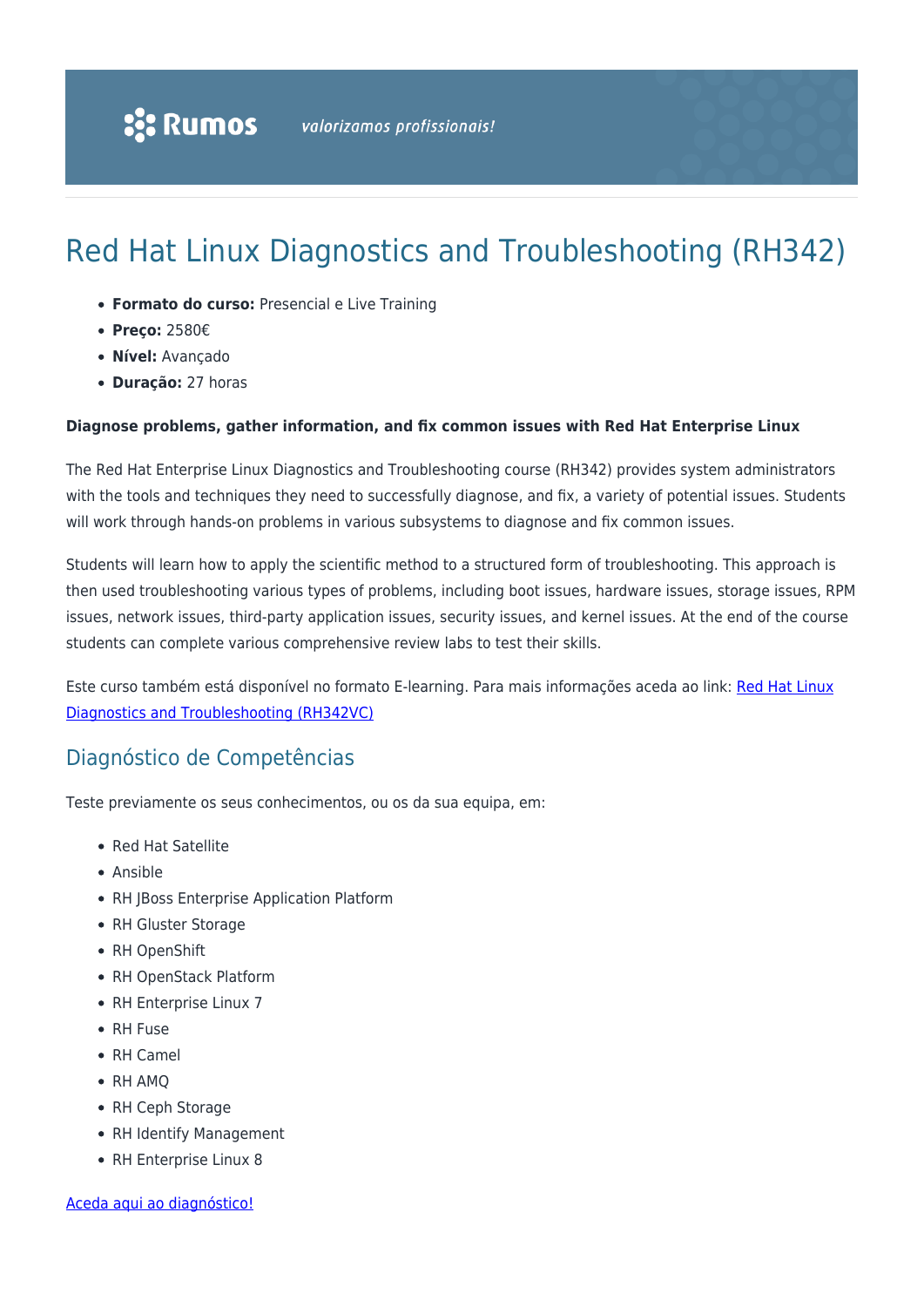### Destinatários

The Red Hat Enterprise Linux Diagnostics and Troubleshooting course is aimed at senior system administrators who wish to learn more about troubleshooting.

## Pré-requisitos

- Have earned a [Red Hat Certified System Administrator \(RHCSA\)](https://rumos.pt/curso/rhcsa-rapid-track-rh199-presencial-com-live-training/) or have similar experience
- It is recommend that students have earned a Red Hat Certified Engineer (RHCE) or have similar experience

# **Objectivos**

This course is intended to develop the skills needed to prevent costly downtime due to system failure and quickly recover failed systems using analysis, diagnosis, and troubleshooting.

As a result of attending this course, students should be able to leverage the software development life-cycle process to plan, create, test, and provision host systems within an organization.

Students should be able to demonstrate the following skills:

- Installation of Red Hat Satellite 6
- Software life-cycle management of software used to provision and maintain configured hosts within a controlled production environment

### Programa

#### **Introduction to troubleshooting**

Describe a generalized strategy for troubleshooting.

#### **Take proactive steps to prevent small issues**

Prevent small issues from becoming large problems by employing proactive system administration techniques.

#### **Troubleshoot boot issues**

• Identify and resolve issues that can affect a system's ability to boot.

#### **Identify hardware issues**

• Identify hardware problems that can affect a system's ability to operate.